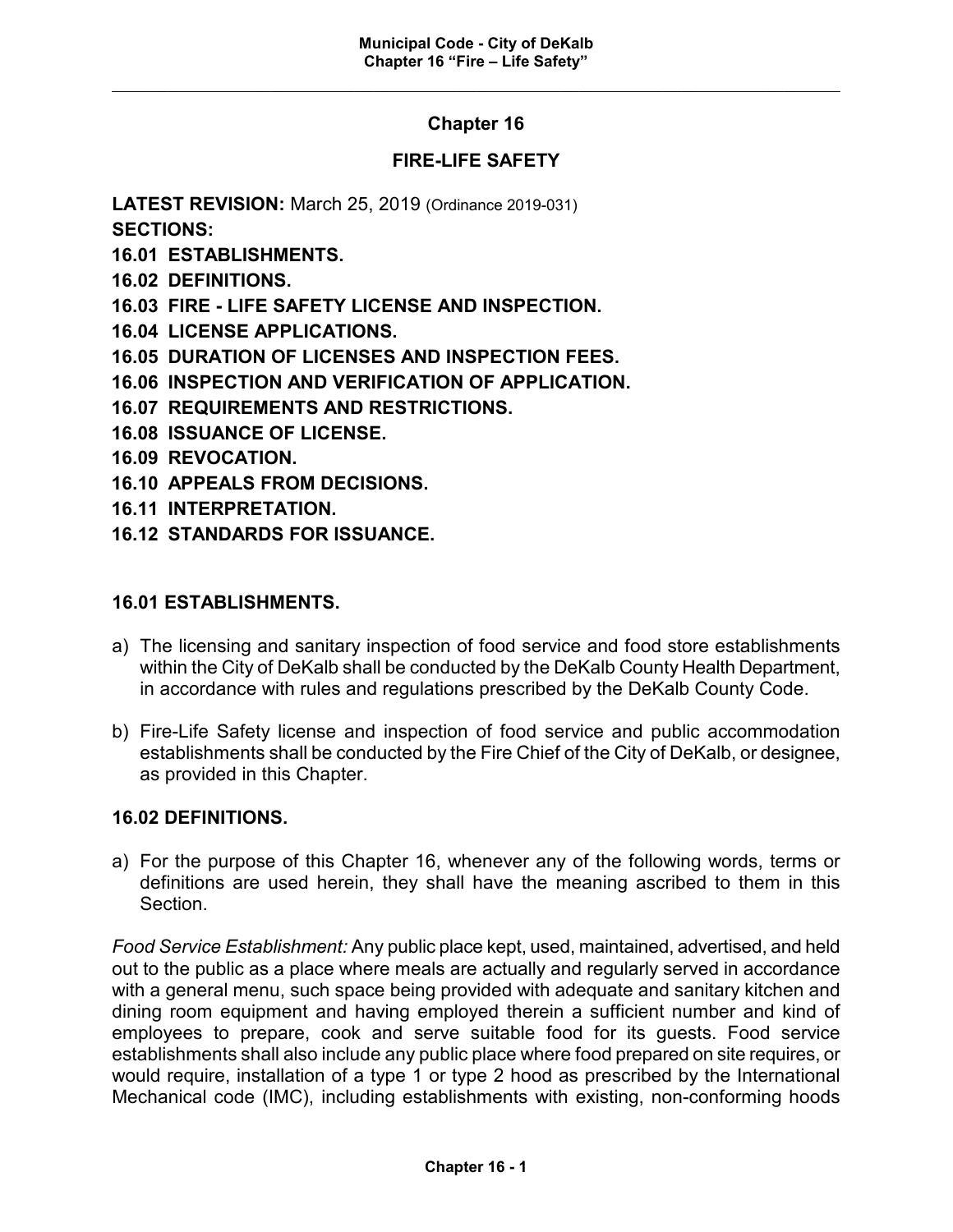where grease, smoke or products of combustion result from the cooking process. *Public Accommodation Establishment:* Any public place kept, used, maintained, advertised, and held out to the public as a place where entertainment, and/or food and/ or beverages are provided for consumption on the premises. Such establishments include, but are not limited to, banquet halls, night clubs, taverns or bars, teen clubs, pool halls, bowling centers, skating rinks and amusement centers.

*Public Establishment:* For purposes of this Chapter 16, when the term "public establishment" is used, it shall include Food Service Establishments and Public Accommodation Establishments as defined herein.

## **16.03 FIRE-LIFE SAFETY LICENSE AND INSPECTION.**

- a) The bi-annual Fire Life Safety inspections of public establishments shall be conducted in accordance with this Chapter 16 of the City of DeKalb Municipal Code.
- b) It shall be unlawful for any person, firm or corporation to conduct, keep, manage, transfer ownership or operate a public establishment without an annual Fire - Life Safety license and a bi-annual inspection. Therefore, no structure shall be constructed, erected, converted or altered to be used as a public establishment unless the structure and every part thereof shall conform to the Ordinances of the City of DeKalb and in particular to this Chapter 16 and the City of DeKalb's Unified Development Ordinance.
- c) Each property required to be licensed under this Chapter 16 shall be inspected biannually and shall be licensed annually. Each property required to be licensed under this Chapter 16 shall also be inspected prior to the time of final approval of a new license, and prior to approval of a change in ownership or registration.
- d) In the case of businesses (e.g. restaurants, grocery stores, food-fuel stations) that fry foods and/or require Ansul hood systems, such systems and/or fry stations shall be inspected on an annual basis.
- e) The Fire Chief or designee shall be authorized to assign licensees to their first year of biannual inspections for scheduling purposes, and to alter the inspection schedule or period at any time thereafter. The Fire Chief or Designee shall also be authorized to require annual inspections for properties with significant violations observed during the course of an inspection or during the investigation of a complaint.

# **16.04 LICENSE APPLICATIONS.**

a) Written application for any license under this Chapter shall be made to the Fire Chief through the City Clerk's Office. Said application shall be filed upon forms approved by the Fire Chief and furnished by the City Clerk in accordance with this Chapter. Renewal Applications shall be filed with the City Clerk by January 31 of each year. In the event an application is denied, it shall be the responsibility of the Fire Chief, or designee, to provide documentation to the applicant outlining the reason(s) for denial. The decision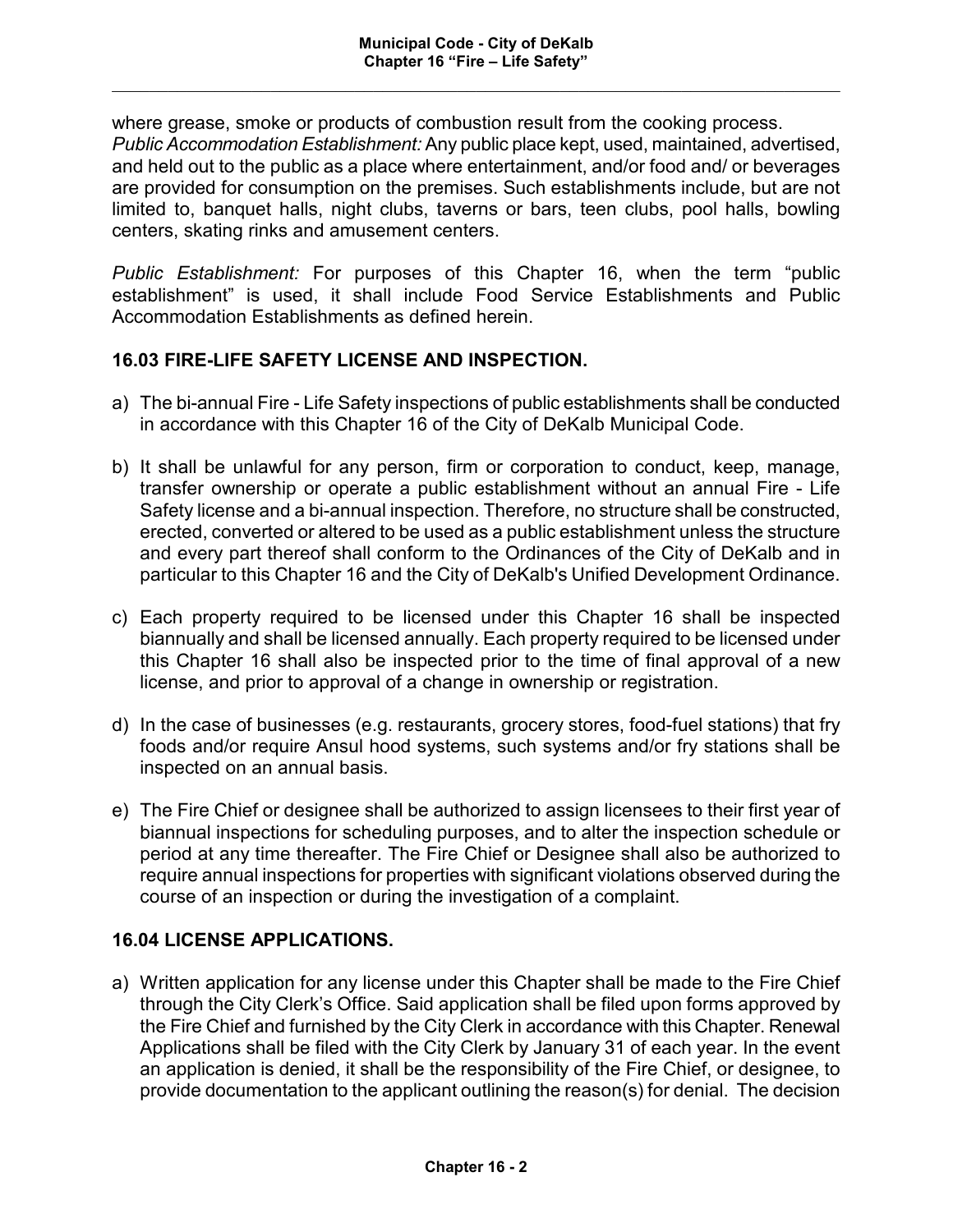to approve or deny an application shall be the responsibility of the Fire Chief or designee.

- b) Accompanying each application shall be:
	- 1. A plot plan showing the lot or tract of land of which the structure is a part, all structures (including accessory structures) thereon, location of existing or proposed fire lanes, location of refuse facilities and screening and any existing, as well as proposed, off-street parking spaces;
	- 2. A floor plan of every story within the building(s) showing thereon:
		- (a) all means of ingress and egress including size and swing of any doors, and location of knox box or other emergency ingress access systems (if equipped);
		- (b) location and size of all windows and details on whether windows open and if so, their swing;
		- (c) location, size dimensions, and use of all rooms; including layout of tables and chairs, booths, bars, and service areas, and amusement devices.
		- (d) location of all existing or proposed smoke detectors, (hardwired with battery backup), and emergency exit lighting.
		- (e) all fire suppression equipment including but not limited to the location of all fire extinguishers, sprinklers, alarm panels, sprinkler control panels, fire department service connections, mounted/permanent fire suppression systems or hoods, and any other control panels or control valves for any of the foregoing. Any of the foregoing which are required to be recharged or tested on an annual basis (e.g. fire suppression hoods and fire extinguishers) must have a valid test tag as of the date of inspection, for the period for which a license is sought.
		- (f) total occupant load; and
		- (g) all other information required by the Fire Chief, or designee, pursuant to this Chapter 16. The Fire Chief shall be authorized to prepare, update and amend the application, or to require additional or supplemental information, on either the application or any renewal application, as he shall deem necessary to properly evaluate a premises for issuance or renewal of a license under this Chapter 16, from time to time.

The Fire Chief shall be authorized to prepare a separate form of renewal application which provides a mechanism for certifying that there have been no changes in the foregoing, and a mechanism for reporting any changes which have occurred. Said renewal form may be amended by the Fire Chief from time to time.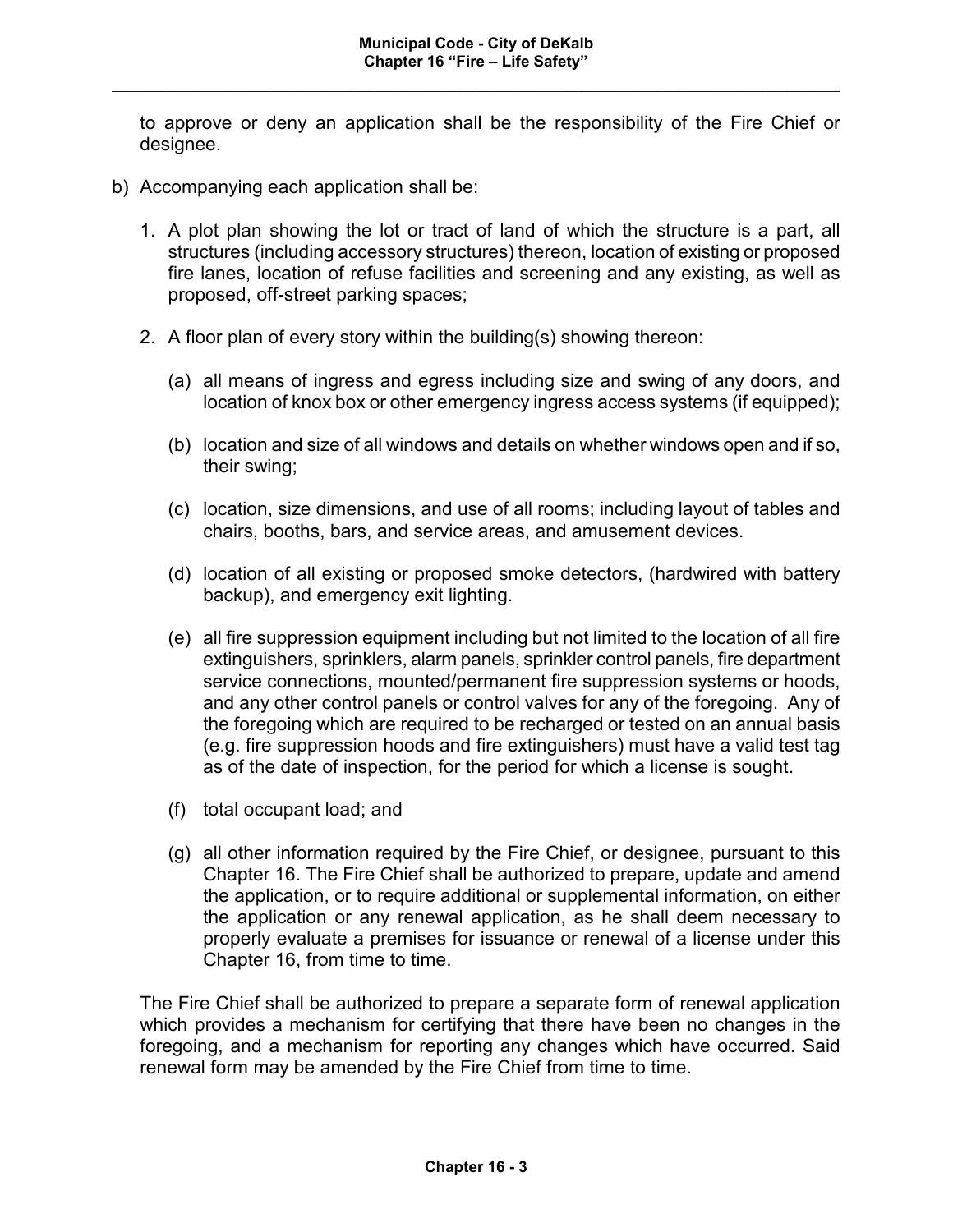- 3. Payment of a non-refundable license fee as prescribed in Section 16.05 of this Chapter 16.
- 4. The property owner shall designate the person(s) responsible for all inspectionrelated correspondence, emergency contact, inspection coordination, and scheduling. The name, address and phone number of the designated responsible person shall be provided as required on the application. The property owner shall provide a phone number at which a live emergency contact person with authority to bind the owner may be reached twenty-four hours a day, three hundred and sixtyfive days a year.

The property owner shall notify the City Clerk of any change of said responsible person occurring during the term of the license period within fourteen (14) days of such change.

- 5. If the property is owned by a trust, the names, addresses and phone numbers of all beneficiaries shall be provided.
- 6. A statement that, if used for live entertainment, the establishment will make a public service announcement not more than ten minutes prior to the start of a program clearly identifying all means of egress available prior to commencing performance of live entertainment.
- c) The applicant shall subscribe and swear to the truth of the information contained in the application and all accompanying documents.

#### **16.05 DURATION OF LICENSES AND INSPECTION FEES.**

- a) Except as provided elsewhere herein, every Fire Life Safety License granted under this Chapter 16 shall be issued for a period not to exceed one (1) year. All licenses shall expire on April 30, following the inspection period which began during the preceding February, or as otherwise determined by the City.
- b) Fire Life Safety Licenses shall not be assignable or transferable. All licenses hereunder shall be granted after approval by the Fire Chief, or designee.
- c) The non-refundable license Annual Fee for a license issued under this Chapter 16 shall be assessed as per the table below. Said fee shall be paid to the City of DeKalb at the time of submitting an application for license.

| Square Feet of Licensed Structure   Fee |                                 |
|-----------------------------------------|---------------------------------|
| Under 35,000 Square Feet                | \$100.00 per year               |
| 35,000 Square Feet or More              | $\frac{1}{2}$ \$200.00 per year |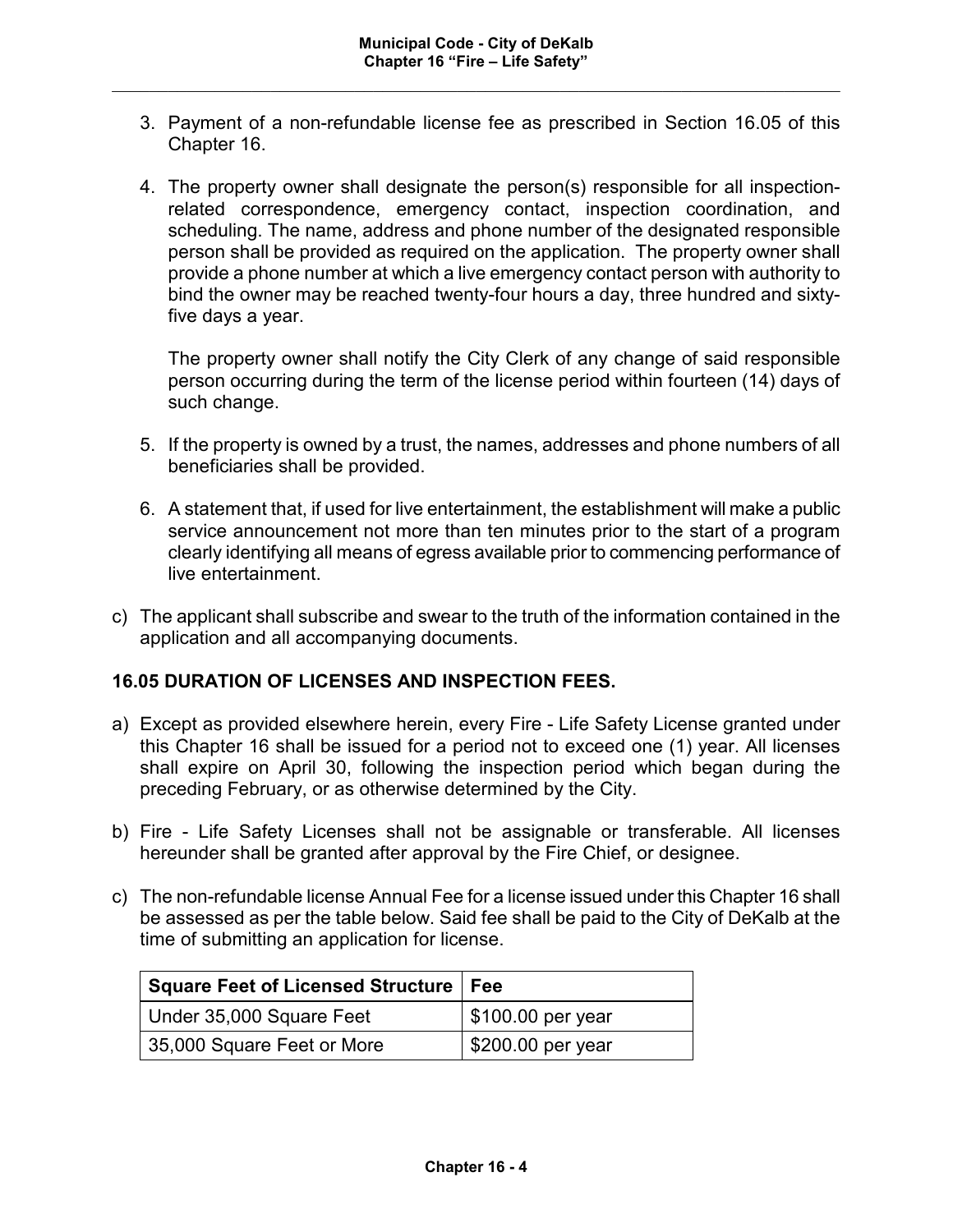- d) The non-refundable license renewal fees shall be paid to the City of DeKalb by January 31 of each year.
- e) In the event that a license fee has not been paid prior to a public establishment beginning operation, or renewal fees have not been paid in full prior to January 31, the license fees charged will be double the amount listed above.
- f) The license fee indicated above shall cover the cost, in addition to other items, of the initial inspection and not more than one (1) follow-up inspection. Any inspection in addition to those mentioned above, shall require the payment of an additional fee for each additional inspection when caused either by:
	- 1. failure of the applicant or licensee to appear at the time of a scheduled inspection; and/or
	- 2. failure of the applicant or licensee to correct the violation(s) noted within the specified compliance period.
	- 3. Such additional fees shall be as follows:

Third  $(3<sup>rd</sup>)$  inspection – 100% of applicable Annual Fee Fourth  $(4<sup>th</sup>)$  inspection – 200% of applicable Annual Fee Fifth  $(5<sup>th</sup>)$  or subsequent inspection – 300% of applicable Annual Fee

- 4. Payment of any and all additional fees shall be made within ten (10) business days of the date of invoice or statement for the same. In the event that an additional fee is not paid within that time, it shall be double the amount invoiced or reflected on the statement.
- 5. Payment for any additional fee(s) shall be made to the City of DeKalb before any license shall be issued.
- g) All fees due under this Chapter 16 shall be paid to the City of DeKalb.

### **16.06 INSPECTION AND VERIFICATION OF APPLICATION.**

- a) It shall be the duty of the Fire Chief, or designee, to inspect the application, the proposed or existing public establishment, and every part thereof, to determine the following:
	- 1. The validity of the information provided by the applicant;
	- 2. The compliance of the proposed public establishment with the ordinances of the City;
	- 3. Whether or not the building's management, owner, or occupants conduct, maintain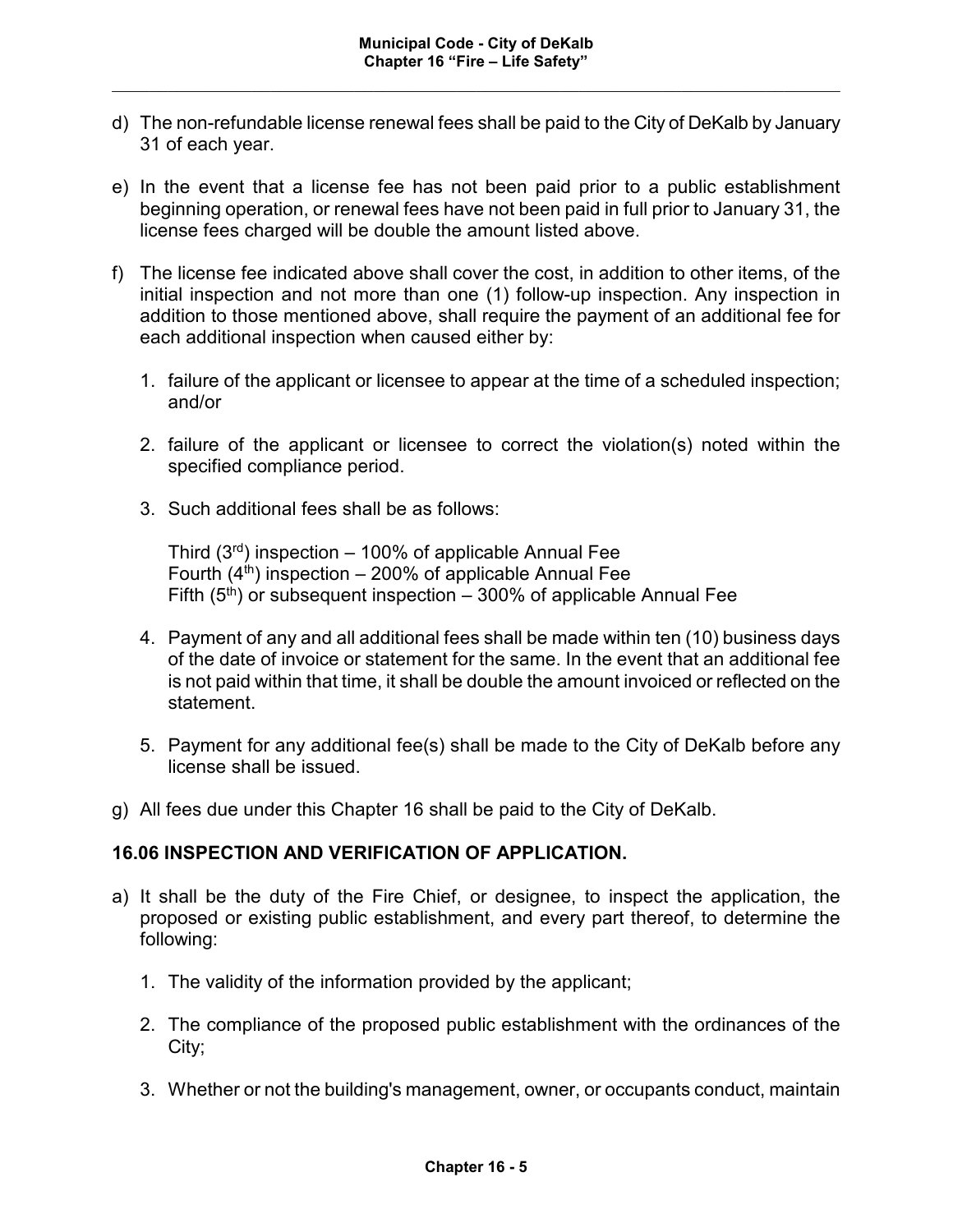or allow to exist conditions or violations of any/all locally adopted building codes, this Municipal Code and the Unified Development Ordinance of the City; prohibits activities upon the proposed premises which are unlawful or which constitute or may constitute a public nuisance, a breach of the peace or which are a menace to the health, safety or general welfare of the public;

- 4. Whether or not the applicant, owner or licensee owes any debt to the City;
- 5. Whether or not there is any debt owed to the City of DeKalb relating to the property or any owner or manager thereof. No license shall be issued until any such debts discovered in the investigation are paid in full.
- 6. An occupancy limit for each room/area to which the public has access by either:
	- (a) calculations submitted by a registered architectural professional, and approved by the City of DeKalb Fire Prevention Officer; or,
	- (b) the calculations of the City of DeKalb Fire Prevention Officer based on current International Fire and Building Codes.
- 7. Compliance with any other applicable City ordinances or requirements. If determined to be necessary by the Fire Chief or his designee, additional inspections by other City personnel may be required as a condition precedent to issuance of a Fire Life Safety permit. Submission of a signed application for a Fire Life Safety License and/or acceptance of a Fire Life Safety License constitutes the applicant's consent to an inspection of any and all portions of the licensed premises by the City: 1) at any time during the normal business hours of the licensed premises, with or without advance notice; or, 2) at such other time as the City shall designate to the applicant/licensee in writing, with not less than 48 hours advance notice. Inspections pursuant to this consent may be conducted by any City personnel, including Police Department, Building, Public Works, or Fire Department staff, the City Manager or other staff authorized by the City Manager, for purposes of determining compliance with the provisions of this Fire Life Safety Code, or for purposes of determining compliance with any other applicable code or regulation. The consent for inspection shall extend to any portion of the premises. An applicant or licensee's refusal to grant access to the premises for an inspection shall constitute grounds for denial of a pending application (without refund of any posted application fees), and shall constitute a violation of this Fire Life Safety Code for license holders, which may subject a licensee to suspension or revocation of their Fire Life Safety license, imposition of fines and penalties under this Code, or both.
- b) All initial license renewal inspections shall be completed by March 31. All matters, which are not in compliance, must be remedied by April 30. Failure to remedy any or all violations observed as a result of inspection on or before April 30 shall constitute justifiable cause to enact license revocation proceedings as prescribed in Section 16.09 of this Chapter, or to justify non-renewal of an existing license, without requirement of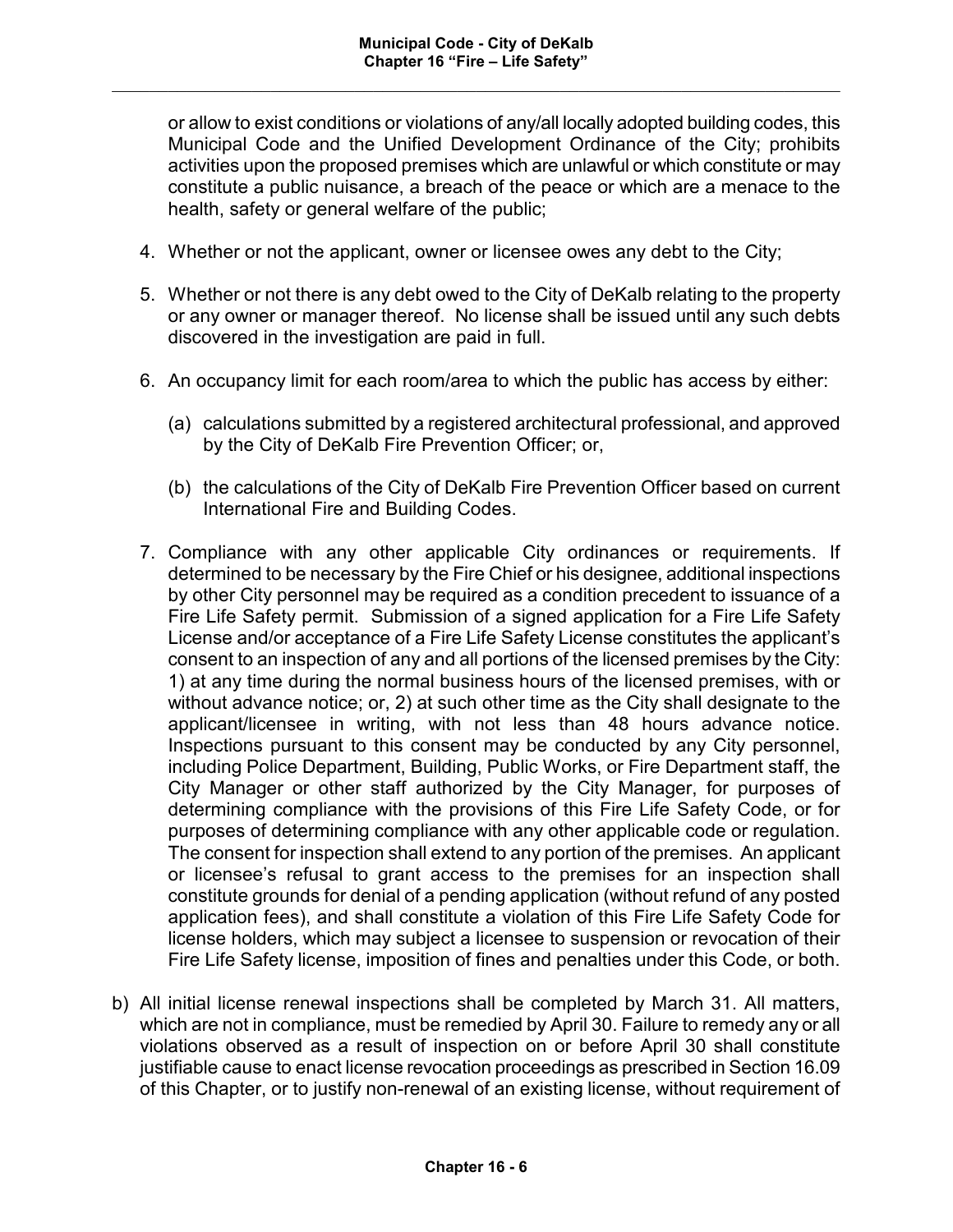any hearing.

## **16.07 REQUIREMENTS AND RESTRICTIONS.**

- a) No Fire Life Safety License shall be issued, and any license issued may be revoked, if any of the following has occurred or exists:
	- 1. Any material information furnished by the applicant has been falsely stated;
	- 2. The licensee does not comply with the provisions of this Chapter 16 and the Ordinances of the City;
	- 3. The management, owner(s), or occupants of a public establishment (based upon apparent culpability) conduct, maintain or allow to exist conditions or violations of locally-adopted building codes, including this Municipal Code and the Unified Development Ordinance of the City; or where an inordinate history of public safety responses is documented, or have engaged in activities which are unlawful, or which constitute, or may constitute, a public nuisance, a breach of the peace or which are a menace to the health, general welfare or safety of the public. The definition of activities which are unlawful, or which constitute or may constitute a public nuisance or breach of the peace are those activities which are in violation of the provisions as prescribed in Chapter 52 of the City of DeKalb Municipal Code, and/or State and Federal law.
	- 4. The applicant, licensee or owner of the property is a defaulter of the City. For purposes of this section, "defaulter" shall mean:
		- (a) The applicant, licensee or owner of the property did not make a required payment under the Rehabilitation Loan Program, or any similar program on the date the payment was due; or,
		- (b) The applicant, licensee or owner of the property has an outstanding financial obligation to the City of DeKalb, including, but not limited to, past due water bills, past due special assessment payment, past due property tax payments, parking ticket violations, weed and nuisance abatement liens and/or fines, any other fines or penalties, any other past due loan payment, or other charge or amount owing to the City of DeKalb.

### **16.08 ISSUANCE OF LICENSE.**

- a) After determination by the Fire Chief, or designee, that a license should be issued, the City Clerk shall issue the same. Said license shall be posted in a conspicuous place in the building.
- b) After determination that a license not be issued under this Chapter, the Fire Chief shall notify the applicant of such a determination in writing setting forth specifically the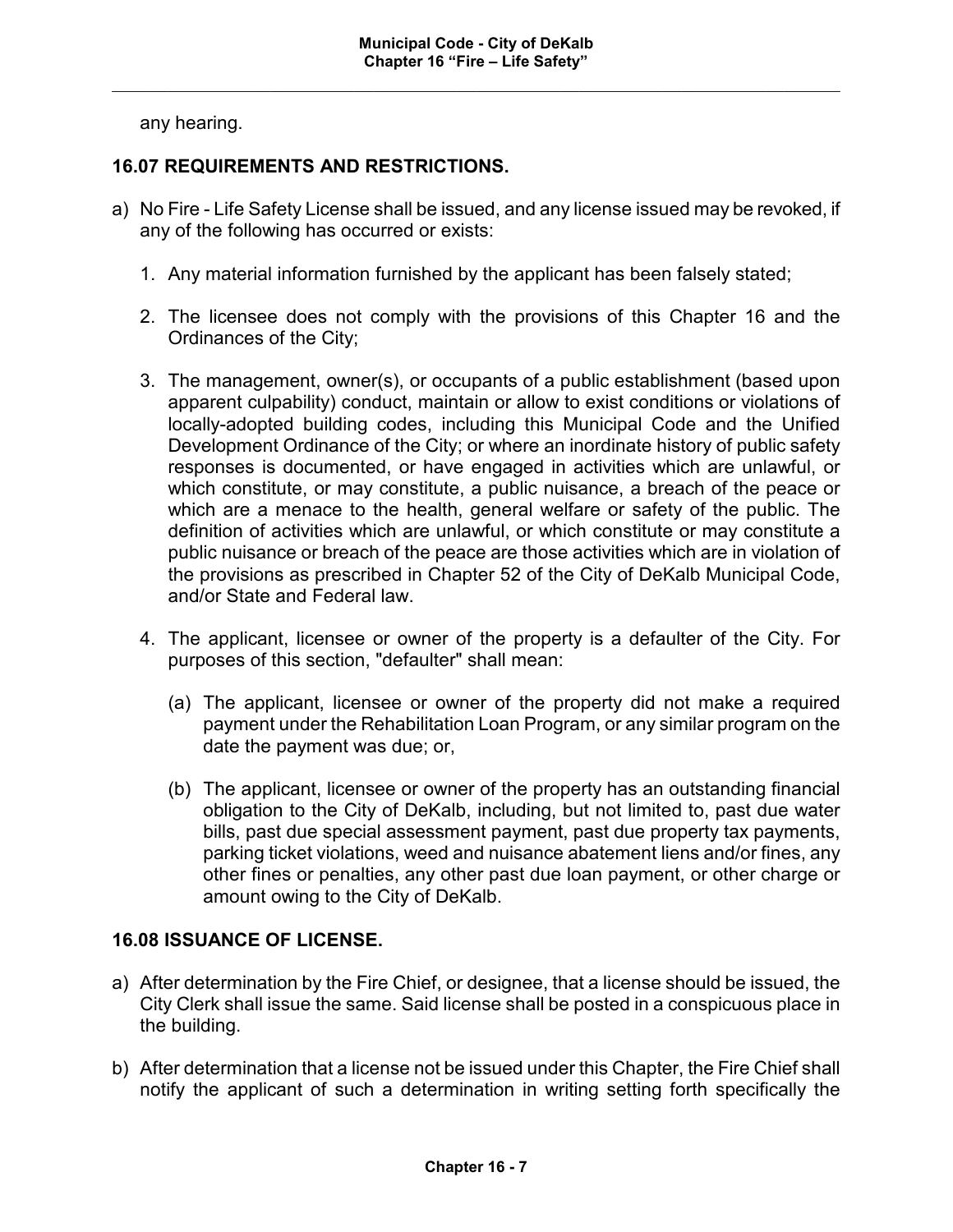grounds for the denial.

- c) Any person aggrieved by a decision regarding the denial of a license under this Chapter 16 shall have the right to request a hearing before the City Manager, or designee. Said request for hearing shall be made by filing a written statement setting forth the grounds for the requested hearing and the aggrieved party's interest, if any. Said request for hearing shall be filed within five (5) business days of the issuance of denial.
- d) The City Manager, or designee, shall then conduct a due process hearing within ten (10) business days of such request, after giving necessary due process notification. The City Manager, or designee, shall either affirm or reverse the decision within five (5) business days of the hearing, setting forth the reasons therefore in writing.

### **16.09 REVOCATION.**

- a) The license issued under this Chapter 16 may be revoked by the City Manager, or designee, after due process notice and hearing, as provided for herein for cause as listed in Section 16.08. In the alternative, the City Manager may refer the revocation of any fire life safety license for hearing before an Administrative Hearing Officer of the City pursuant to Chapter 17 of the City Code.
- b) Upon determination by the City Manager, or designee, that there exists probable cause for the revocation of a license under this Chapter 16, the licensee and other interested parties shall be given written notice that a due process hearing shall be held to determine if there is cause for the revocation of the license. Such notice shall be issued at least five (5) business days prior to such hearing and shall be mailed to the licensee's last known address, or delivered in person, and shall state the following:
	- 1. Specific grounds for revocation;
	- 2. Date, time and place of hearing;
	- 3. The right of the licensee to participate or be represented.
	- 4. Possible penalties.
- c) Such hearing shall be public, and all interested persons shall be afforded an opportunity to be heard.
- d) If the City Manager, or designee, shall determine that any of the provisions of Section 16.07 has occurred or exists, he may:
	- 1. Fine the licensee in an amount not to exceed One Thousand Dollars (\$1,000.00) per violation.
	- 2. Order that identified repairs be made within a specified time period.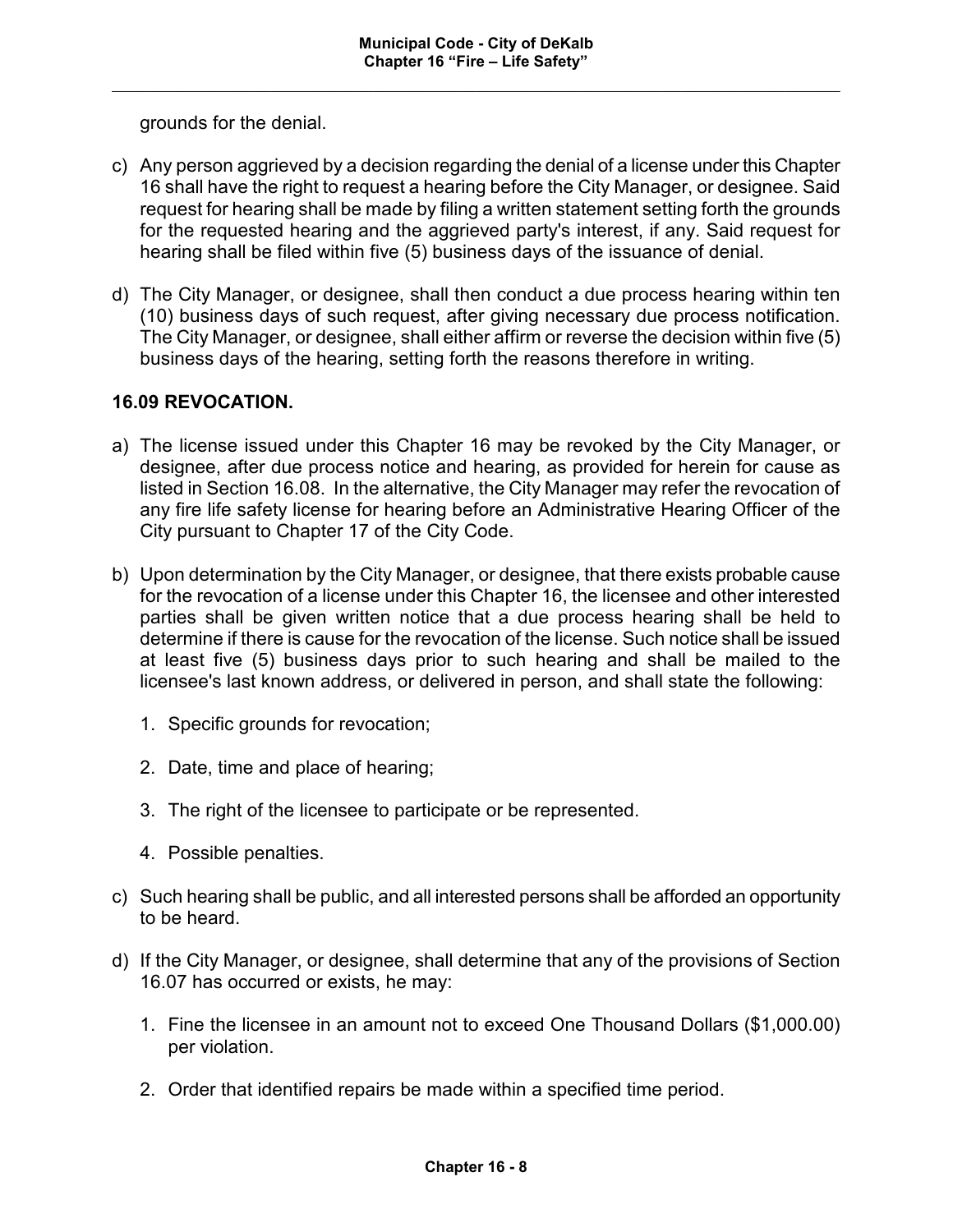- 3. Fine the licensee an additional amount not to exceed Five Hundred Dollars (\$500.00) per violation for non-compliance of any repair ordered by the City Manager, or designee, not completed within the time specified.
- 4. Impose a probationary period upon the licensee not to exceed two (2) years. The City Manager, or designee, may impose certain conditions for the probationary period, which the licensee shall observe. Such conditions shall be consistent with the objectives of this Chapter 16 and the violations found to be committed by the licensee. Conditions may include, but are not limited to, restricting or prohibiting open parties on the licensed premises and restrictions, prohibitions, or revocations on the issuance of a liquor license for the premises.
- 5. Require the licensee to perform community service hours.
- 6. Modify the licensee's occupant load for the inspected premises.
- 7. Impose scheduled and/or unscheduled property maintenance inspections for the premises to assure that the certificate is in compliance with locally-adopted property maintenance codes, and may impose an additional fine not to exceed Five Hundred Dollars (\$500.00) per violation for failure to remedy any violations cited during such inspections within five (5) business days of the violation, unless otherwise agreed to by the Fire Chief.
- 8. Revoke the license.
- 9. Impose one or any combination of penalties as prescribed in this section.

In the event a hearing is conducted by an Administrative Hearing Officer under Chapter 17 of this City Code, the Hearing Officer may impose any of the foregoing remedies, or any other applicable remedy for violation of a City Ordinance.

- e) Failure to pay any fine ordered by the City Manager or designee, or by an Administrative Hearing Officer shall be grounds for the revocation of the license.
- f) The City Manager, or designee, may, at his discretion, continue the hearing from time to time.
- g) The City Manager, or designee, shall issue a written decision within five (5) business days of the hearing. Should the City Manager, or designee, determine that cause exists for the revocation of the license, such license shall be revoked upon the issuance of the written decision.

### **16.10 APPEALS FROM DECISIONS.**

a) Unless the charges against a person have been heard under the provisions of the Administrative Hearing procedure set forth in Chapter 17 of this Code, any person who